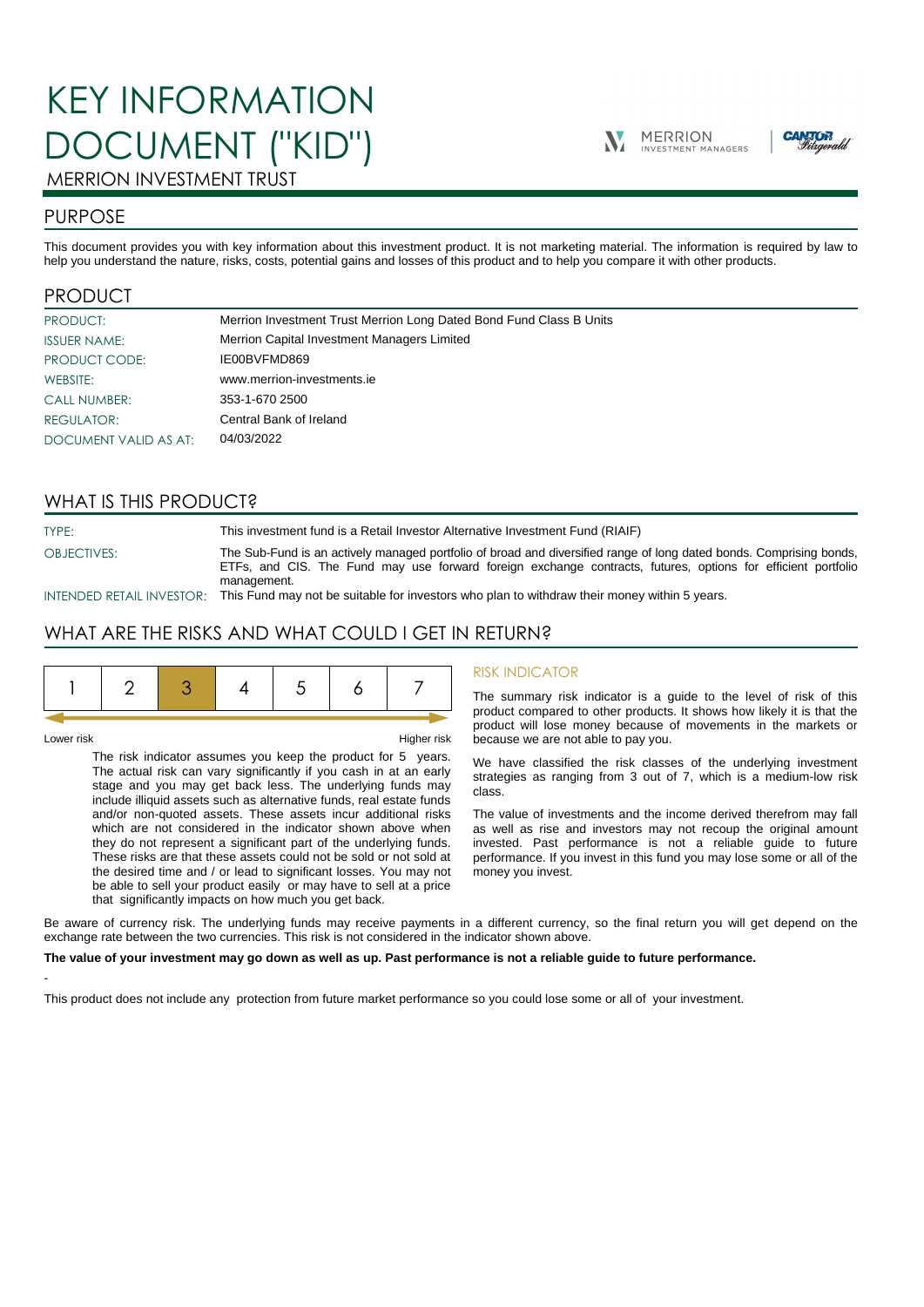#### PERFORMANCE SCENARIOS

Market developments in the future cannot be accurately predicted. The scenarios shown are only an indication of some of the possible outcomes based on recent returns. Actual returns could be lower.

#### INVESTMENT 10000 EUR

| SURVIVAL SCENARIOS         |                                     | 1 YEAR        | 3 YEARS       | 5 YEARS<br><i><b>(RECOMMENDED</b></i><br><b>HOLDING PERIOD)</b> |
|----------------------------|-------------------------------------|---------------|---------------|-----------------------------------------------------------------|
| STRESS SCENARIO            | What might you get back after costs | 5979.28 EUR   | 7423.98 EUR   | 6771.31 EUR                                                     |
|                            | Average return each year            | $-40.21%$     | $-9.45%$      | $-7.5%$                                                         |
| UNFAVOURABLE SCENARIO      | What might you get back after costs | 9466.31 EUR   | 9 552.26 EUR  | 9847 EUR                                                        |
|                            | Average return each year            | $-5.34%$      | $-1.52%$      | $-0.31%$                                                        |
| <b>MODERATE SCENARIO</b>   | What might you get back after costs | 10 398.46 EUR | 11 236.74 EUR | 12 142.59 EUR                                                   |
|                            | Average return each year            | 3.98%         | 3.96%         | 3.96%                                                           |
| <b>FAVOURABLE SCENARIO</b> | What might you get back after costs | 11 410.87 EUR | 13 204.91 EUR | 14 958.22 EUR                                                   |
|                            | Average return each year            | 14.11%        | 9.71%         | 8.39%                                                           |

This table shows the money you could get back over the recommended holding period, under different scenarios, assuming that you invest 10000 EUR.

The scenarios shown illustrate how your investment could perform. You can compare them with the scenarios of other products.

The scenarios presented are an estimate of future performance based on evidence from the past, and are not an exact indicator. What you get will vary depending on how the market performs and how long you keep the investment.

## WHAT HAPPENS IF MERRION CAPITAL INVESTMENT MANAGERS LIMITED IS UNABLE TO PAY OUT?

In the unlikely event of a default of the Manager (the manufacturer) – Merrion Capital Investment Managers Ltd.; the sub-fund employs an independent depositary (Northern Trust Fiduciary Services (Ireland) Limited) to hold and register the sub-funds' assets independent of the Manager. For further information on the depositary and the sub-fund structure, please refer to the Merrion Investment Trust Prospectus which can be found at: http://www.merrion-investments.ie/assets/riaifpros.pdf

## WHAT ARE THE COSTS?

#### COSTS OVER TIME

The Reduction in Yield (RIY) shows what impact the total costs you pay will have on the investment return you might get. The total costs take into account one-off, ongoing and incidental costs.

The amounts shown here are the cumulative costs of the product itself, for three different holding periods. They include potential early exit penalties. The figures assume you invest 10,000 EUR. The figures are estimates and may change in the future.

The person selling you or advising you about this product may charge you other costs. If so, this person will provide you with information about these costs, and show you the impact that all costs will have on your investment over time.

| INVESTMENT 10000 EUR            |          | IF YOU CASH IN AFTER 1 YEAR IF YOU CASH IN AFTER 3 YEARS IF YOU CASH IN AFTER 5 YEARS |            |
|---------------------------------|----------|---------------------------------------------------------------------------------------|------------|
| Total costs                     | 60.3 EUR | <b>196.66 EUR</b>                                                                     | 356.27 EUR |
| Impact on return (RIY) per year | $0.6 \%$ | $0.6\%$                                                                               | $0.6\%$    |

### COMPOSITION OF COSTS

The table below shows:

\* The impact each year of the different types of costs on the investment return you might get at the end of the recommended holding period.

\* What the different cost categories mean.